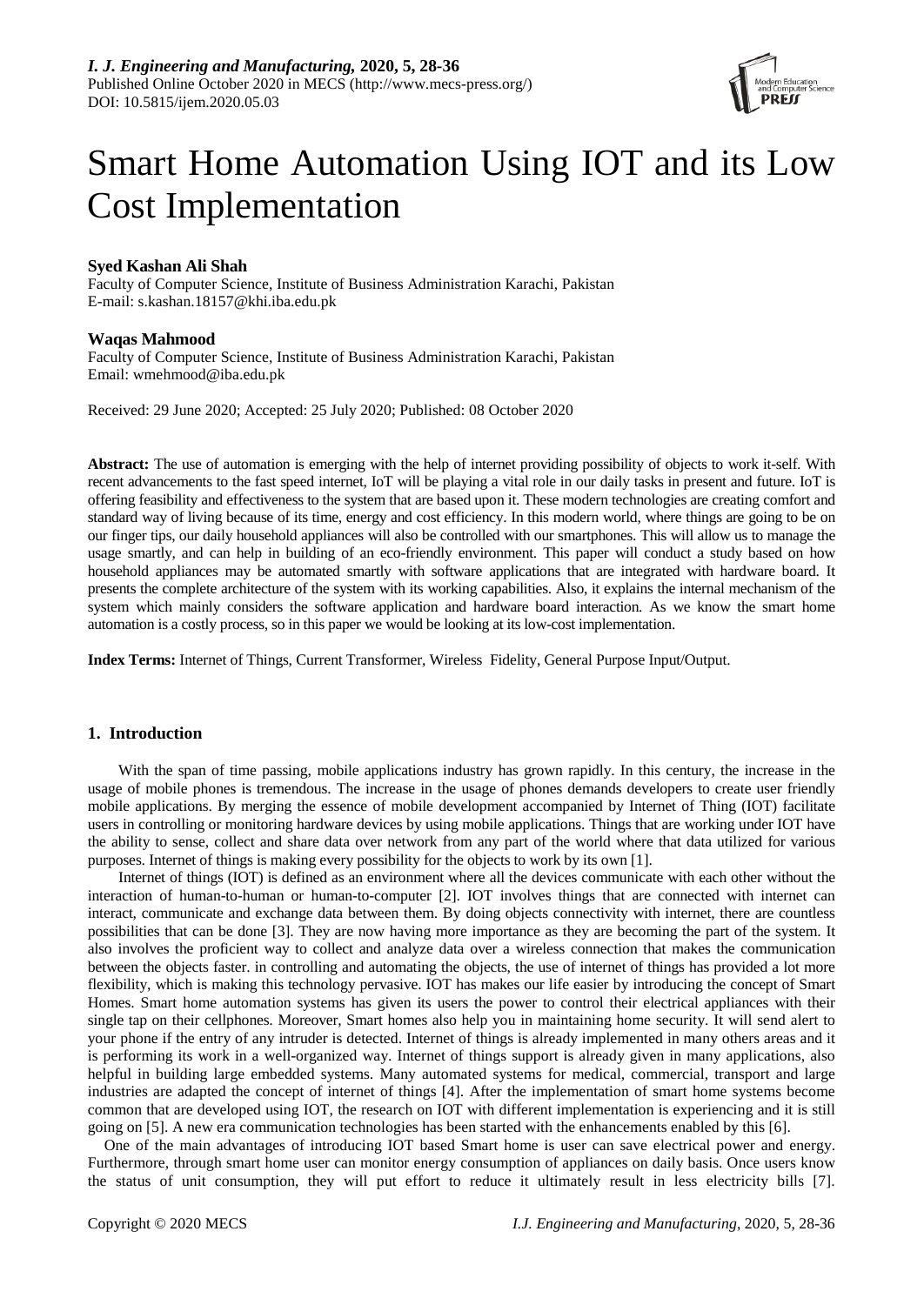#### *Smart Home Automation System*

Home automation was first used and implemented in the civilized countries by using infrared, Bluetooth and similar type of technologies. It was not become much popular due to several reasons. Its range is too limited, working speed is very low and it is also very much cost effective that no one can easy install this automated system [8]. But after the rapid increase in the modern technologies when devices connectivity is done with the help of internet, which also helps these systems to build using the internet and its development increases with a very high rate because of its wide range of usage, quick response, low power energy consumption and many other features which is generally now known as "Smart Home Automation" [9].

Smart home automation systems are defined as implementing the system within the home environment to facilitate its customers by providing comfort, convenience, and energy efficiency S. The services it gives provide the more comfort zone. The speed of response is also improved. It completely changes the home environment that it allows intelligent communication between people, systems and things. The benefit of getting connectivity of smart devices with the internet creates easy way for devices of monitoring and controlling its state [10]. Smart Home Automation provides real time controlling of household devices. The smart phones we all carry in our pockets or in our hands are very powerful tools through which we stay connected with the whole World and it makes our life easier.

The internet availability is present everywhere, each home contains its own Wi-Fi Network with every single person has its own smart phone. By having these facilities available, the use of smart home automation systems is becoming very common. With the increase in crime rate managing security in our homes is getting very difficult. The role played by IOT in this area is very significant, it converts an ordinary doorbell into a smart bell along with video camera embedded so that home owner can get the video of the person coming on the door and he can operate the door through his cell phone [11]. Smart home automation refers to high-tech functionality and provides luxurious comfort that was not available in the past. Smart home systems are energy efficient provide that fully support of automating the household devices and are useful on maintaining or saving the energy power consumption which helps to achieve a certain level of comfort [12]. Before IOT, these systems are implemented through Bluetooth devices but they didn't become very famous because it only access within a specified given range. The internet of things overcome this limitation and provides a great way to the human for controlling of every aspect of household's devices on just single click by using software application from anywhere. These types of systems also have been applied in many hotels, restaurants, houses, offices etc. just to facilitate the customers.

After Wireless technology and cheap sensors takes place in internet of things, the costs of smart homes reduced and promote the development of these systems [13]. As technology growth expands, the possibilities in improvement and enhancement of system will always be there. The internet of things based system allows intelligent way of communication among things and the users. The smart automation tracks the whole system by its software application that helps users to control their devices whether he/she is not available within the place where the hardware system is implemented. If a user forgot to close all devices of home and he/she left the home, he/she will not able to get status of devices and can't able to make them switch off. But using smart home automation system the user will get notifies or he can monitor and control its devices status by software application which makes them help to overcome unnecessary usage of energy. So, these systems also help to overcome unnecessary use of electricity.

## **2. Related Works**

Internet of thing is becoming one of the emerging technologies from the last few years. It is the expansion of internet services and it has changed the human's lifestyle by providing everywhere connectivity with anyone [14]. IOT is the combination of electronic devices connected with sensors, actuators, software's and a Wi-Fi that allow these objects to exchange information [15]. Some of work related to the field of Smart Home automation has been discussed here.

In this paper, author proposed the design of smart home by using raspberry pi and computer vision technique. Raspberry pi manages devices control, video camera recording and motion sensing while computer vision techniques detect the presence of intruder. So, whenever invader enemy is detected raspberry sends an alert through message or other notification [16]. However, the same technique can also be implemented with the help of microcontroller that reduces the cost of the system but it may have other limitations.

In this paper, author proposed a friendly smart home that works on push notification and servers as Personal Assistants. Major components used in the architecture are arduino-microcontroller and android phone. The design of this system can be divided into three sections Pi webserver manage overall network and database maintenance. Also, it sends request to cloud and sends response through push notification as a result of the user input. Sensor array with controller along with Arduino connected with all the sensors includes; Passive Infrared Motion Sensor (PIR), Light Sensor (LDR), , Temperature and Humidity Sensor (DHT11), Magnetic Reed Sensor, Raindrop sensor (LM393), Soil Moisture Sensor, Gassensor (MQ5). Pi actuator containing 12V relay array module work as a switch that can send and receive messages simultaneously [17]. The whole system is dependent on the sensors, there is no interaction required from human. Once the sensors failed to work, the system will also stop working.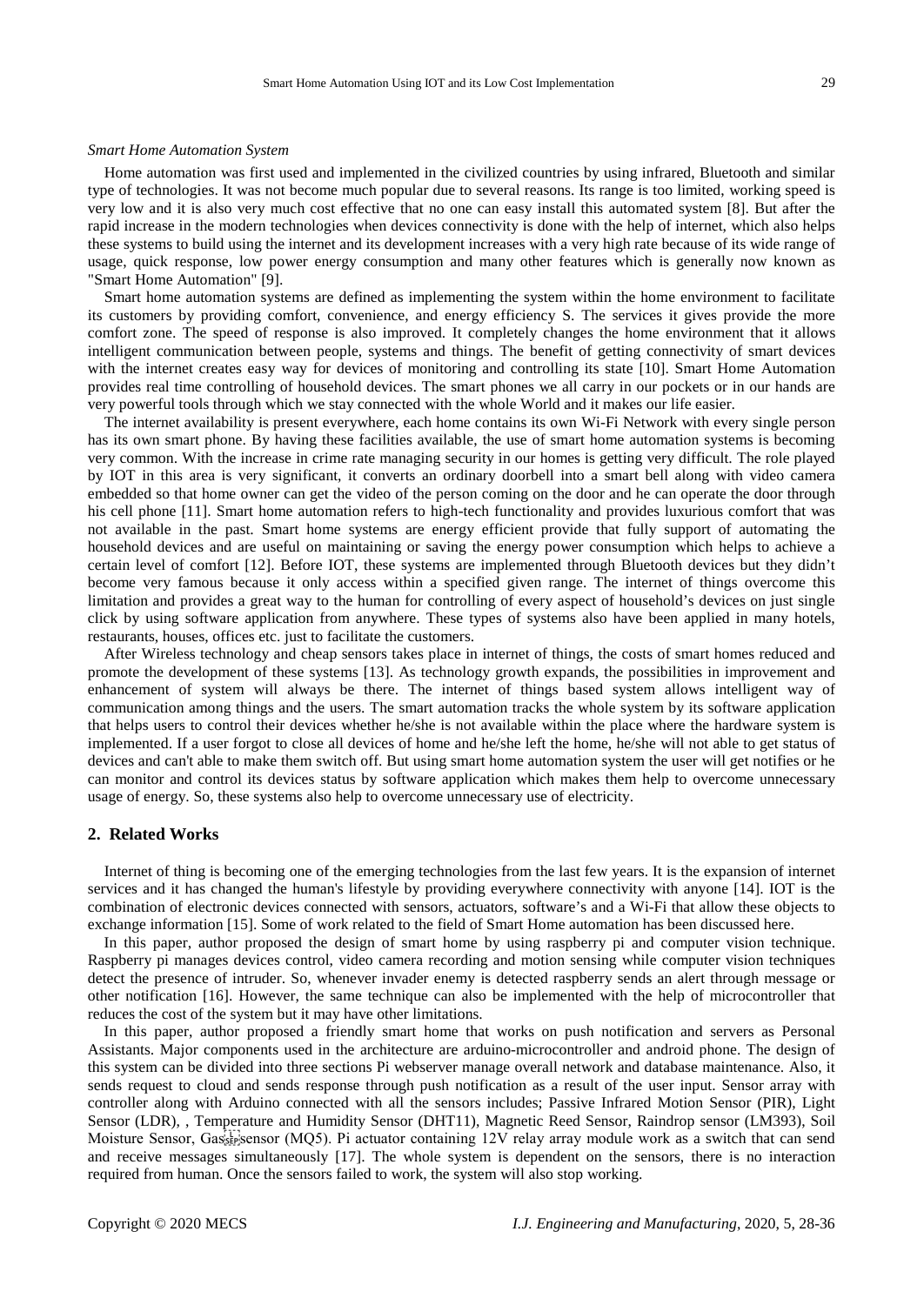In this paper, author proposed the design of smart home in which a CT sensor is used that keeps the record of unit consume by the home appliances and update in the database on regularly basis. This energy consumption detail will be send to the user through alerts on every 15 days containing the detail about the energy consumption. This real-time application help user in monitoring record and he take particular action [18]. This system required a large amount of memory space as it stores records on regular basis so after a certain amount of storage, it might result in memory size exhausted. Moreover, load sensor connected with Arduino has been used that keep track about the LPG and when the cylinder reach to certain amount then gas booking agency received a message that is sent by the system and an alert will be send on the user's cell phone that generates and attached unique ID with every booking [16].

The purpose of this paper is to design a smart home monitoring system that works on data collector that collects data based on different sensors. Different units of data sensors are grouped in one unit such as audio sensors; video sensor and smoke sensor are grouped to one data unit. All sensors in group are connected via wireless network. These systems provide assistance to user in case of emergency. Let's suppose if a house is on fire, the data collector receives data from smoke sensor, record audio and immediately sends alert to the user cell phone along with video. There are some cases in which data collector will not work well so, once user get notification from the data center via cell phone he should check video manually and make decision according to that. Smart home also works on audio sensor that sends notification to the user if there is any abnormal noise is heard for e.g. someone in the house shout if there is any thief detected [19] [20].

In this paper, author proposed a smart home based on ZigBee Wi-Fi gateway. Sensors and actuators are deployed and received signals remotely through wireless network on a cubieboard control unit operates through GUI and a gateway as well. Gateway is a bridge that develops a connection between different protocols result in the development of smart homes by introducing different sensors and actuators [21]. ZigBee based home automated system work only on limited memory communication between the appliances because it has a protocol with low power communication.

#### *Functional Description*

Internet of things creates interaction between the user to object or the object to object. In a technical way, physical hardware object receives a request from the user device over the network with certain instructions and that hardware perform the action according to the instruction it received. The physical hardware object can be composed of any hardware board i.e. raspberry pi, Arduino, RFID etc. All boards have their own advantages and disadvantages. They almost have same working architecture but are differentiate in terms of features, cost and processing speed. By introducing these hardware boards, the working of internet things technology boost up with the very high level.

After the advancement of wireless technology and the advantages of Wi-Fi Network on automation are given, the support of different technologies communication medium is introduced by all having its own unique specifications and working efficiencies [22].

## a. Raspberry pi:

Raspberry pi is a sort of minicomputer. It has all the features that computer has, even it has some additional features of controlling the devices that connected to their GPIO pins. It was first manufactured in the United Kingdom by the Raspberry Pi Foundation. Its main feature is that it can run multiple programs as it came under general-purpose computer [23]. It uses the ARM (Advanced Instruction Set Computing Machine) technology on board which reduces power consumption [24]. This same working of raspberry pi board also helps in developing the large embedded systems. By using raspberry, people are inventing incredible things and their working usage is increasing day by day with every updated version.

Raspberry pi 3 B+ is the latest model among A, B and B+ available that contains processor with 512MB and have 24 GPIO (General Purpose Input Output) pins which means 24 electronic devices like lights, fans can be control connected with each relay module which works as a switch between the GPIO pins of raspberry pi board. It supports the Raspbian operating system which has working capability as same like the Linux operating system.

#### b. Aurdino:

Arduino is another type of hardware board available which is an open source generally considered as microcontroller provides for software hardware interaction. It is flexible and very easy to use but has low processing speed when it is compared to raspberry pi processing speed. It runs only one program at a time. It mainly uses C or C++ programming languages.

Arduino board consists of different type of hardware, all boards have 14 digital input output pins except Mega2560 Arduino that has 54 pins which has same working as the raspberry pi GPIO pins [25]. The relay support for switching is given to Arduino digital input output pins that are connected with household's devices.

#### c. ZigBee Module:

ZigBee module is another medium use for smart home automation system. It creates and manages the connection between the user application interface and system functions. The communication is done by passing the message between devices. It is responsible for the establishment of connection between the users through proper application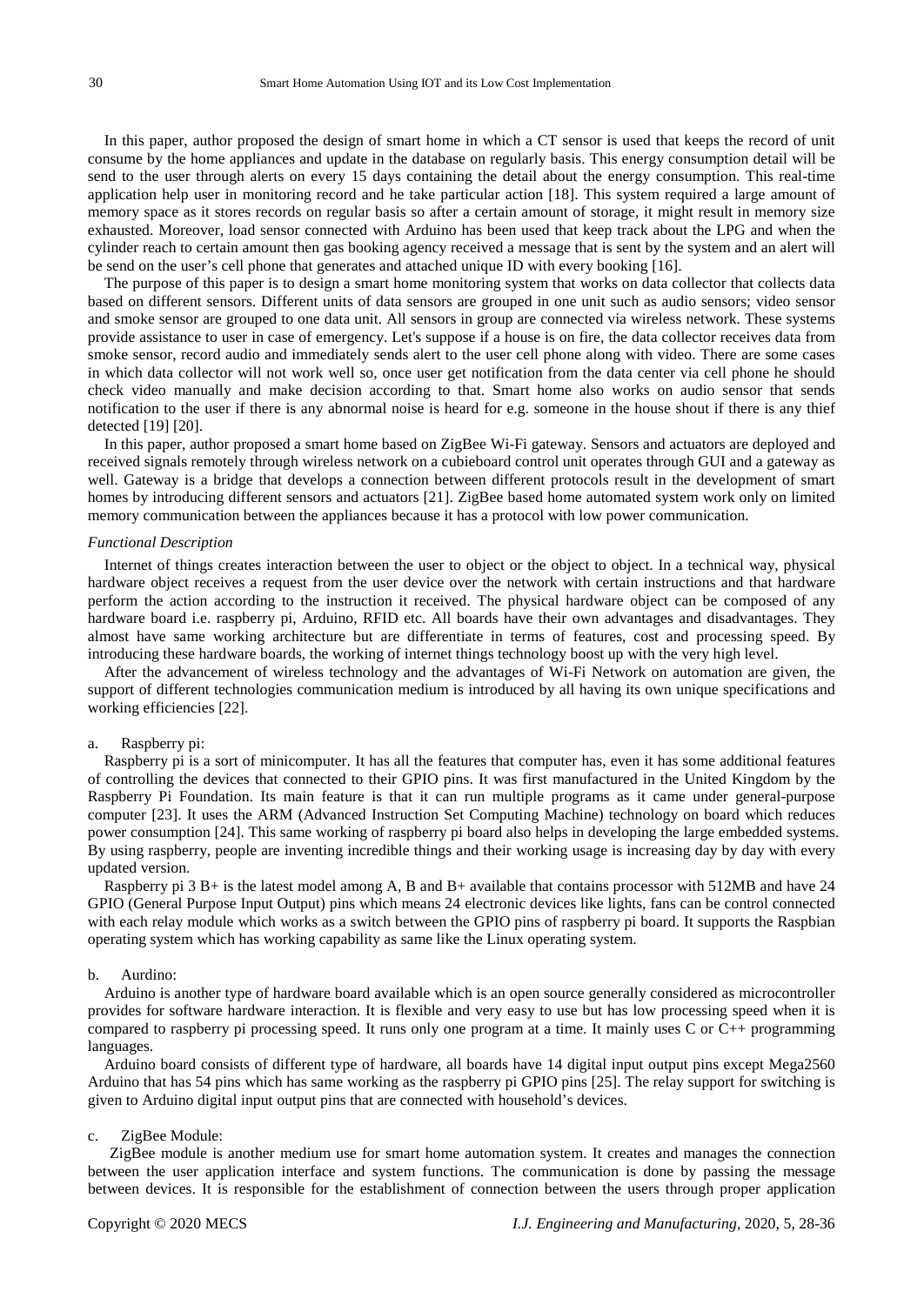interface and system functionality [21]. It mainly considered as alternative option of Bluetooth or Wi-Fi. Unlike Bluetooth functionality which works on point-to-point communication, ZigBee module follows the mesh networking protocol that broadcast whole data transmission. It produces a much better stability in terms of communication.

#### *System Design*

In IOT automated systems, the architecture has 2 level of its design, the first level is hardware architecture and the other level is software architecture. Hardware architecture is the most essential part of the system once it is configured correctly then software application can easily integrate with hardware architecture because the purpose of software application is to invoke the request. The main output depends upon the hardware module. Both should be made sync with each other.

#### a. IOT home automation architecture:

The architecture of IOT consists of software application that interact with hardware board connected with home devices using internet. For every single home device one input output pin of hardware board is connected with every single relay module which works as a switch for the devices. The static IP is assigned to the hardware board through which we can access the board or execute its stored scripts with the help of software application.

The sensors are used to process or generate the appropriate environmental data on real time needed for the systems and they have the most significant role in providing the energy efficiency in IOT systems [26]. The sensors like motion detection and temperature camera sensor etc. can also connect with the hardware board. They normally have separate input output pin in different hardware board but some board support the same input output pins which are used for smart home devices. Without the sensors used, systems can be implemented by it will not provide full support. The use of sensor technologies provides measurement and evaluation of environmental indicators, as the information shared over a sensor network [27].

#### b. Working:

As discuss above the home automation architecture, the working of the system is mainly based upon architecture. Software application is responsible to provide the user interface to the users. Users must need to login to the system and then he/she can control or monitor the status of devices. Software Application receives the request generated from the user and passed it to hardware board. Application by means of IP Address access hardware board remotely and perform its execution with respect to user's input request. The working of software application defines with the help of flow chart in Fig [1].



Fig.1. Concept-specific hardware trainers for Digital Fundamentals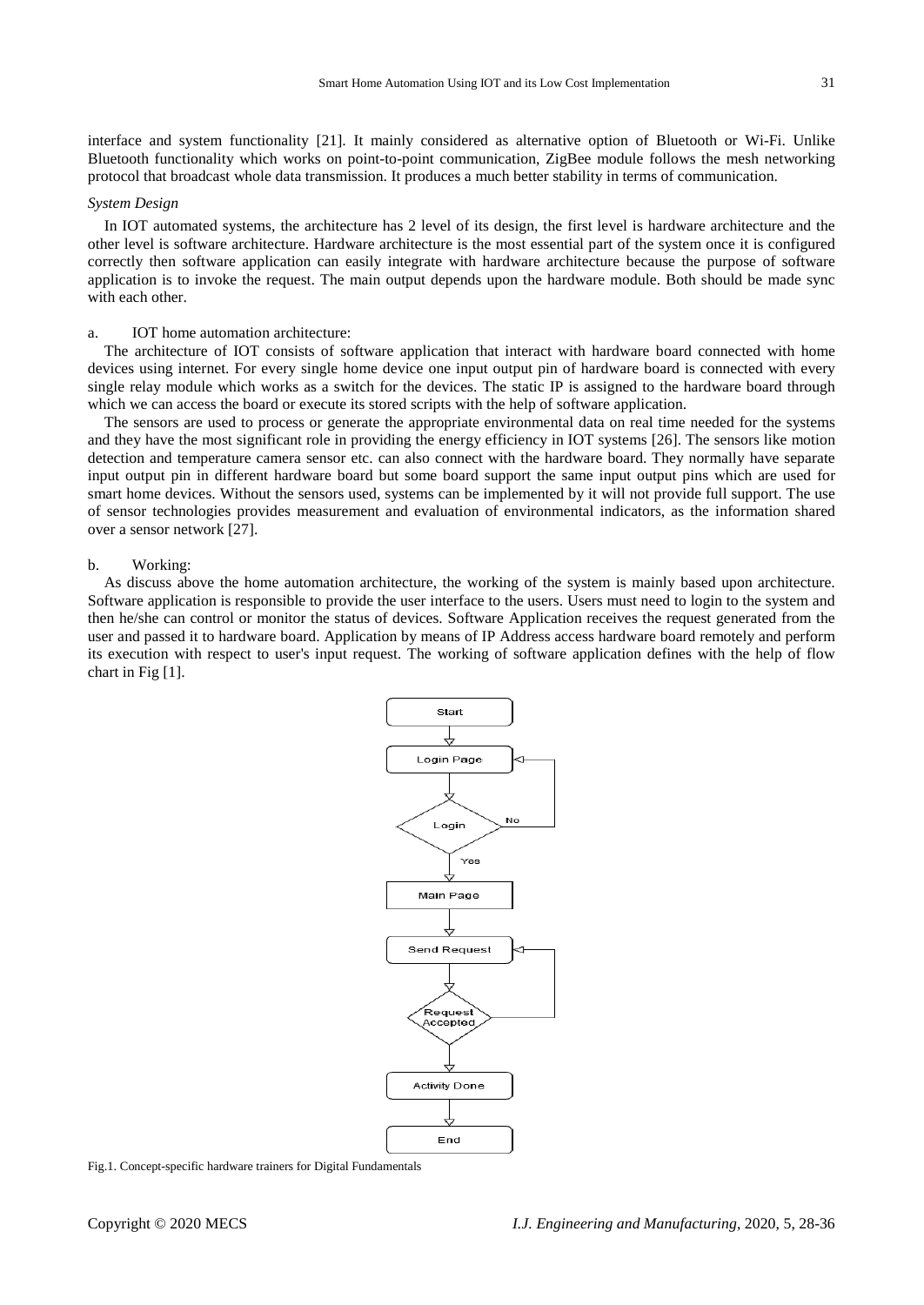Scripts are written and stored for every input output pins of hardware board that are connected to every single device like light, fan etc. via single relay module which works as a switch between the device and the hardware board pin. Mostly scripts are written in python language. But the support of JavaScript is also available on many hardware boards depending upon on which Operating system it is using. Once the user click on the any device button from the software application, the application program invokes and run the respected script of board which execute the command in result the status of device changed with respect to user performed action. This same whole working functionality performs by all other input output pins of hardware board. Fig. 2 shows the whole internal working of smart home automation.

Application users can also control or monitor the smart home devices if he is not available within the specific domain or network. But it is mandatory for hardware board to contain a specific static IP through which hardware board can access remotely anywhere from the World. By this Application can then run any scripts stored in hardware board that correspond to users performed activity. But it requires authorized users to access otherwise it will be a thread for the system that may cause a harmful result. Some level of security support is needed for authentication.



Fig.2. Internal working of the Home Automation System

#### c. Sensors:

Sensors are very much productive in many Internet of things based applications or systems. In 21st century, implementing sensors with different technologies provide the use of ubiquitous sensing in many living areas [27]. Once we talk about the internet of things based automation system it mainly considered about the sensors usage, because none of the automated system can provide full support of its working without the use of sensors. It must include in the automated because they are the key source of building the systems that are based on internet of things.

Sensors provide additional features that can be used for system protection and sometimes it performs different functionality in different environment. Some best examples of sensors used with internet of things technology are temperature sensor, motion detection sensor, pi camera etc. Sensors provide services of collecting data from environment and process them to give accurate result according to the surrounding [28]. Sensors are helpful in providing the current status of the system. It also gives the live streaming by using the IP or PI camera.

Table 1. Comparison of IOT Based Smart Homes on the basis of Mode of Transmission

| Raspberry Pi      | The maximum distance supported by Wi-Fi is up to 100m.                                            |  |
|-------------------|---------------------------------------------------------------------------------------------------|--|
|                   | The maximum memory supported by raspberry pi is very limited it can support up to 512 MB and      |  |
|                   | it can't be further extended.                                                                     |  |
|                   | There is no integrated calculation in GPIO pins just like Arduino. An ADC chip is required to     |  |
|                   | deal with analog signals in order to find more accuracy.                                          |  |
| Aurdino           | The maximum distance supported up to 100m. It is used to perform repetitive task but              |  |
|                   | Multitasking is not supported in Arduino.                                                         |  |
|                   | Maintaining security in Arduino is very challenging as it is an open source prototyping platform. |  |
| Gateway or Router | This type of interface is not user friendly for all types of users.                               |  |

The comparison table stated above give a concise idea about the limitation in the architecture of existing IOT based smart home. The appropriate choice of hardware and IOT protocol is very necessary because it will increase the effectiveness of current home automation architecture and reduce the drawback of existing systems. A home automation system, whose architecture consists of raspberry pi as a central unit, a friendly user interface such as MQTT protocol as a transmission mode is a recommended choice [29].

A survey is conducted for Smart Home using Internet of things in which central controllers work as a communication interface between everyday devices and Internet server. These devices will be connected to a switching module in such way that when the state of switch is change even the state of device is change [30].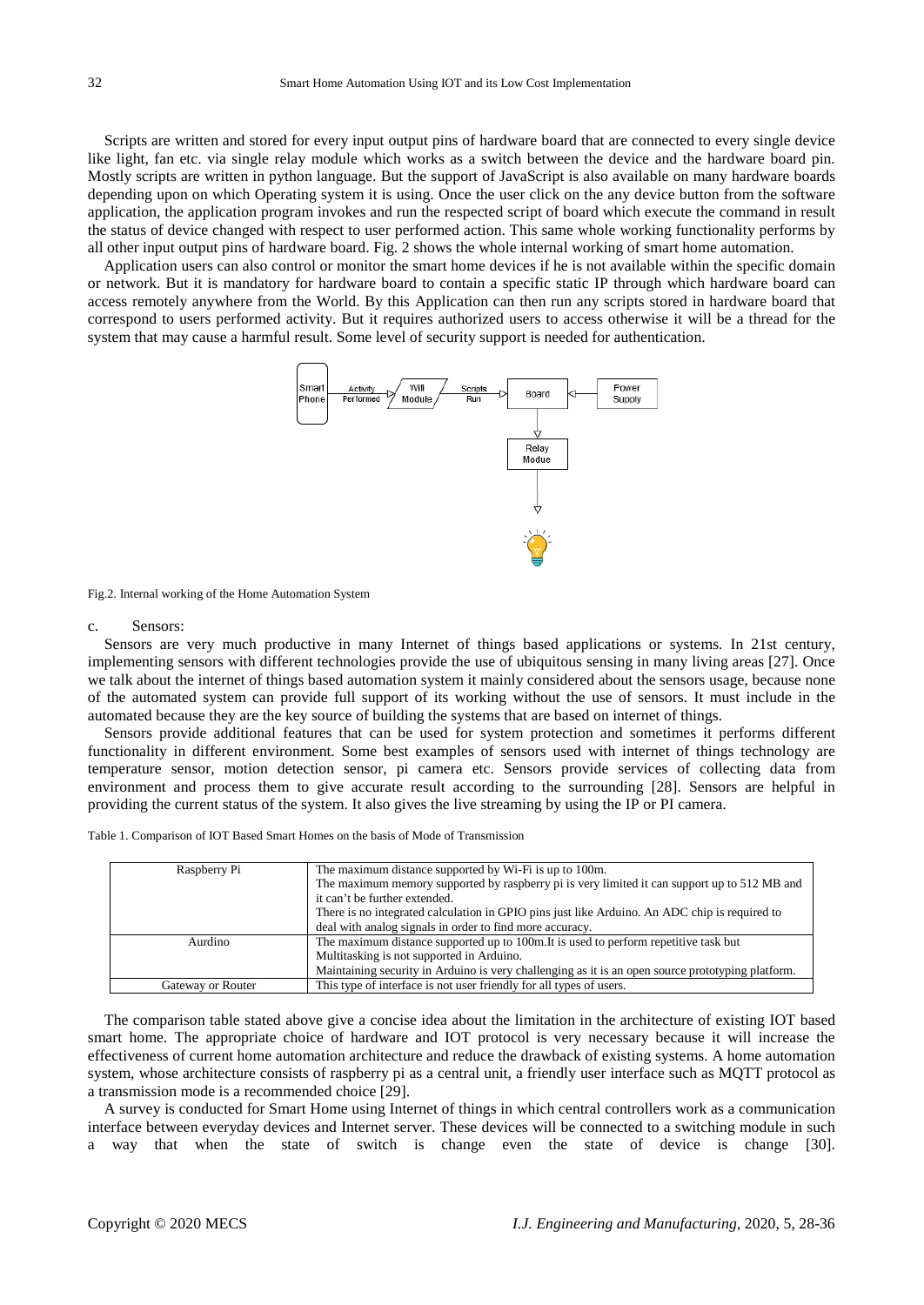## **3. Low Cost Implementation**

The cost of an IoT implementation is depended on multiple aspects, such as the hardware and the software cost. The software cost for a smart home automation system is not that much. A simple application to on/off switch using a web app would require about 80 man hours. A server would be required to host that application and the IoT hardware, i.e. the board, controller, switches and relays would be required. To achieve the goal of low cost implementation of IoT, one of the most important thing to do is to use Aurdino instead of Raspberry pi. [31]

Below we have compiled some major differences between microprocessor and microcontroller, to keep in mind for a low cost implementation on IoT.

Table 2. Microprocessor vs Microcontroller

| Microprocessor                                              | <b>Microcontroller</b>            |
|-------------------------------------------------------------|-----------------------------------|
| High processing power                                       | Low processing power              |
| Versatile                                                   | Single purpose                    |
| Instructions set focused on intensive processing operations | Bit level operations              |
| Typically 32/64 bit                                         | Typically 8/16 bit                |
| Variable RAM, ROM and I/O ports                             | Fixed on-chip ROM, RAM, I/O ports |

For the implementation of smart home automation based on IOT, we can use arduino board instead of using Raspberry which is more expensive. The main difference between arduino and raspberry pi is that arduino boards are microcontroller whereas raspberry pi boards are microprocessor and for implementation of smart home automation, we just wanted to have board which have bit pins working in it and arduino board supports this feature. In arduino board, every single bit pin called GPIO (General purpose input/output) pins are connected to every physical device through relay. These pins are controlled programmatically. JavaScript and python are most commonly used. Each script is written for every GPOI pins. The software mobile application access these scripts and allow to run these scripts to enable or disable bit pin which in return performs physical device to switch off or on with the help of relay. [32]

So, without using microprocessors boards, arduino board can be used to design the structure of IOT based smart automation which is very cost effective solution to implement.

## **4. Challenges and Security**

The role of architecture in IOT systems has very importance with respect to develop secure system because security has become a major issue, any criminal activity can be done so these systems should be made protected unethical activities [33].

As smart home environment is increasing day by day which has created a lot of relaxation in the lifestyle of the user but on the other hands it is not easy for the developers to develop the functionality that support for every application and the hardware board it contains. There are some challenges in developing and designing fully supportive home automation system that can work well in every environment.

Whenever data stored, access, exchange is done on the cloud it means it is public and can access globally from anywhere then there is always a risk factor for the data from the hackers. They attempt to steal a data so security precautions have been taken or data should be protected from them. These same instructions follow for smart home automation that the system should protect from other unauthorized users. So increase in IOT devices means an increase in security as well which can be taken through a lot of ways and keep the smart homes secure. It can be done by placing an additional authentication apart from the password, which includes receiving of a code or a phone call on entering the password which could keep the smart devices free of hackers.

Another factor includes that whenever a new device needs an update, it should be updated at that instance. This would keep the dangerous malware and intruders away from the devices and secure it. For the security purposes a secure auto-configuration approach should be taken so that it can simplify the installation of smart home automation as well as for the maintenance purposes and would also increase the security in configuration process [34].

All data must be transferred through any secured protocol. SSL certificates must be installed on the servers to keep the data transition encrypted. Passwords must be encrypted and authorization should be done on every HTTPS request between the devices and the server. Furthermore, the web application used to control the appliances will be password protected.

## **5. Future Scope**

The IOT based systems are actually considered with low budget because hardware prices are not increasing too much. This is main reason it is now implementing in many areas because it provides the users of doing anything by means automation. Smart home automation systems uplift the living standards of the people and also give pleasant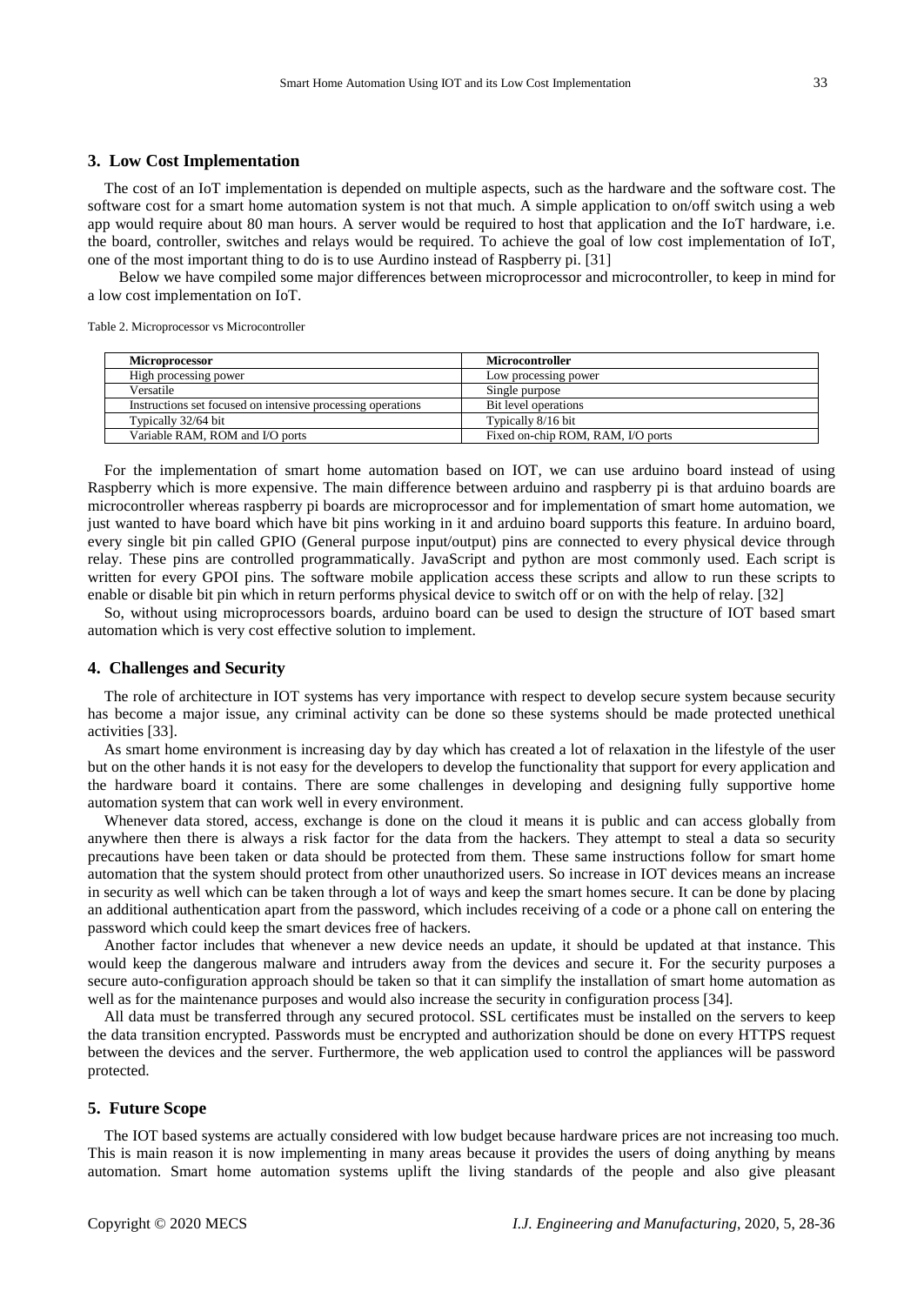environment in which a person can take relax without any worries of any mishaps. Future work of internet of things in home automation includes:

• The expansion of mobile platform to IOS (IPhone operating System) as most of the systems is not supporting android application because of not getting full platform support from hardware board.

• A user can understand the module perfectly for this a speech-to-text module can be integrated so that the user can interact verbally.

• A voice recognition system could be added as a new feature.

• As security is the most essential element of any module so for that purpose a low-cost camera can be added for the feature of face recognition which can improve the security.

• A sensor like heart beat sensor could be added to this system which may help in checking the heartbeat of the patient in case of an emergency and would serve a great deal.

• Improvement in the lifestyle of a user can be suggested through the implementation of machine learning algorithms which would track sleep patterns and activity of the user etc.

• Future IOT sensors must have enhanced security to prevent cyber-attacks which can be prevented by implementing number of security features in IOT sensor hardware and stack and by adding more layers of security which include private keys, number generators etc. which would keep the attackers away from breaching the network.

- Features such as power monitoring of appliances and temperature control could be added.
- The inclusion of GUI interface could create more attraction of the project.

## **6. Conclusion**

In today's era of digitalization, everyone is opting towards automation. Smart Home Automation is an innovation in living standard that makes home more easeful, comfortable and economical. Once devices are connected with internet, their monitoring and controlling can be done from any part of the world. Smart home automated systems can be operated remotely from anywhere. In this paper, we have discussed a few home automation examples that had been proposed by different authors, architecture and basic working. A very simple model that we discussed comprises of a web application, processor preferably Aurdino, relay, sensors and the device switch, which is a low-cost solution for smart home automation. Moreover, there are so many advantages of Home Automation but contrary to this there are some security threats that we should deal with. Machine learning and Artificial Intelligence techniques can also be implemented in future to make these systems more efficient and reliable.

## **References**

- [1] T. Sehgal and S. More, "Home Automation using IOT and Mobile App.," International Research Journal of Engineering and Technology (IRJET), vol. 04, no. 02, pp. 2395 - 0072, February 2017.
- [2] V. Yadav and S. Borate, "Smart Home Automation using Virtue of IoT," in International Conference for Convergence in Technology (I2CT), Mumbai, India, 2017.
- [3] K. Moser, J. Harder and S. G. M. Koo , "Internet of Things in Home Automation and Energy Efficient Smart Home Technologies," in 2014 IEEE International Conference on Systems, Man, and Cybernetics (SMC), San Diego, CA, USA, 2014.
- [4] J. Thati, P. V. Kumari and Y. Narayana, "Controlling of home appliances through Internet," in 2017 International Conference on Energy, Communication, Data Analytics and Soft Computing (ICECDS), Chennai, India, 2017.
- [5] X. Hong, C. Yang and C. Rong, "Smart Home Security Monitor System," IEEE, 2016.
- [6] R. K. Kodali, V. Jain, S. Bose and L. Boppana, "IoT based smart security and home automation system," in 2016 International Conference on Computing, Communication and Automation (ICCCA), Noida, India, 1016.
- [7] P. Gupta and J. Chhabra, "IoT based Smart Home design using power and security management," in 2016 International Conference on Innovation and Challenges in Cyber Security (ICICCS-INBUSH), Noida, India, 2016.
- [8] V. Chayapathy, G. S. Anitha and B. Sharath, "IOT BASED HOME AUTOMATION BY USING PERSONAL ASSISTANT," in International Conference On Smart Technologies For Smart Nation (SmartTechCon), Bangalore, India, 2017.
- [9] S. Folea, D. Bordencea, C. Hotea and H. Valean, "Smart Home Automation System Using Wi-Fi Low Power Devices," in Proceedings of 2012 IEEE International Conference on Automation, Quality and Testing, Robotics, Cluj-Napoca, Romania, 2012.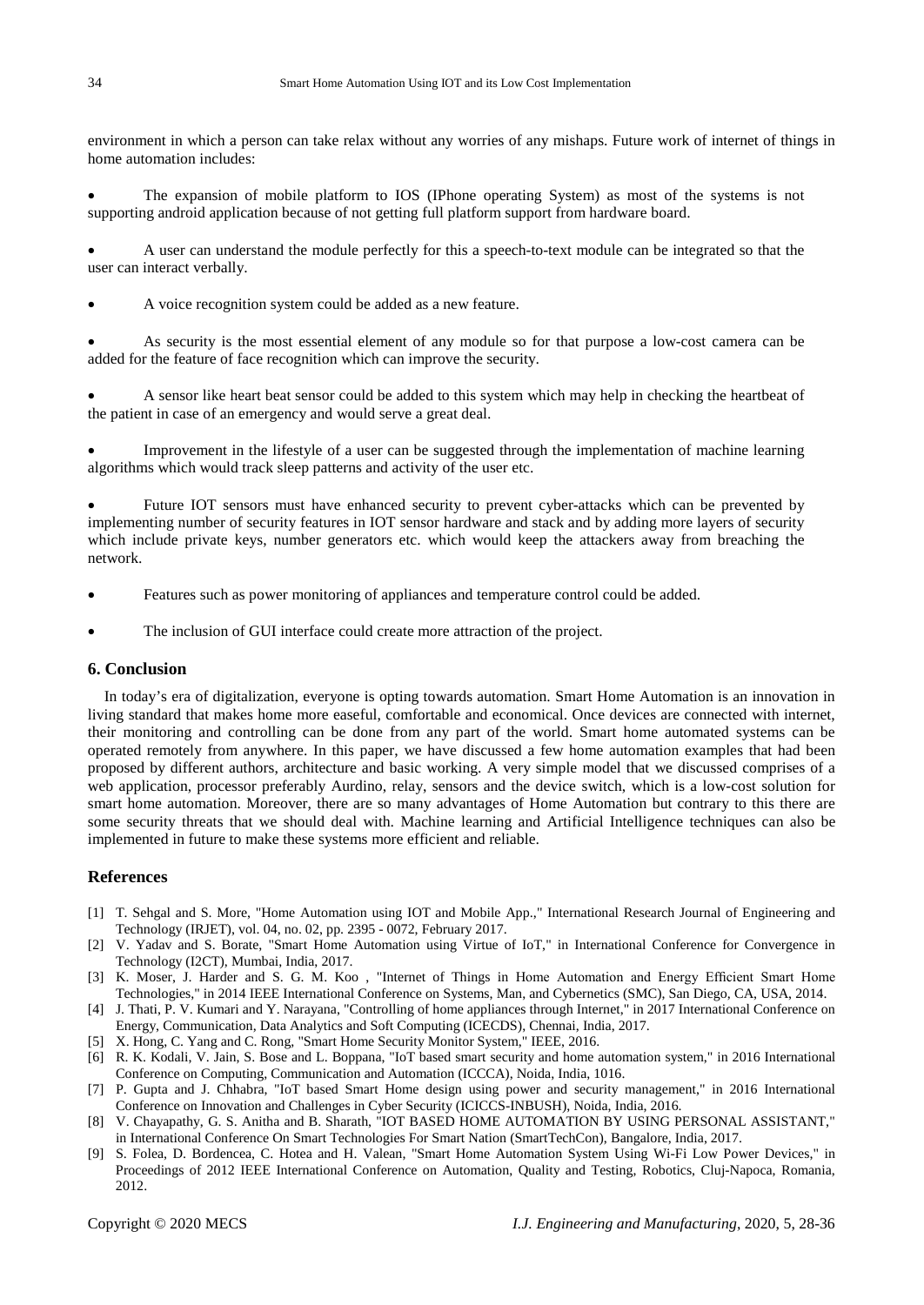- [10] N. Vikram, K. Harish, M. Nihaal, R. Umesh and S. A. A. Kumar, "A Low Cost Home Automation System Using Wi-Fi Based Wireless Sensor Network Incorporating Internet of Things (IoT)," in 2017 IEEE 7th International Advance Computing Conference (IACC), Hyderabad, India, 2017.
- [11] R. G. Anvekar and R. M. Banakar, "IoT application development: Home security system," in IEEE Technological Innovations in ICT for Agriculture and Rural Development (TIAR), Chennai, India, 2017.
- [12] M. Al-Kuwari, A. Ramadan, Y. Ismael, L. Al-Sughair and A. Gastli, "Smart-home automation using IoT-based sensing and monitoring platform," in IEEE 12th International Conference on Compatibility, Power Electronics and Power Engineering (CPE-POWERENG 2018), Doha, Qatar, 2018.
- [13] Y. Han and B. Liu, "Interactive Smart Home Design Based on Internet of Things," in 12th International Conference on Computer Science and Education (ICCSE), Houston, TX, USA, 2017.
- [14] P. P. Gaikwad, J. P. Gabhane and S. S. Golait, "A survey based on Smart Homes system using Internet-of-Things," in International Conference on Computation of Power, Energy, Information and Communication (ICCPEIC), Chennai, India, 2015.
- [15] A. Khan, A. Al-Zahrani, S. Al-Harbi, S. Al-Nashri and I. A. Khan, "Design of an IoT smart home system," in 15th Learning and Technology Conference (L&T), Jeddah, Saudi Arabia, 2018.
- [16] V. Patchava, H. B. Kandala and P. R. Babu, "A smart home automation technique with raspberry pi using IoT," in International Conference on Smart Sensors and Systems (IC-SSS), Bangalore, India, 2015.
- [17] H. Singh, V. Pallagani and V. Khande, "IoT based smart home automation system using sensor node," in 4th International Conference on Recent Advances in Information Technology (RAIT), 2018.
- [18] R. Bhilare and S. Mali, "IoT based smart home with real time E-metering using E-controller," in Annual IEEE India Conference (INDICON), New Delhi, India, 2016.
- [19] S. S. Harsha, S. C. Reddy and S. P. Mary, "Enhanced home automation system using Internet of Things," in International Conference on I-SMAC (IoT in Social, Mobile, Analytics and Cloud) (I-SMAC), Palladam, India, 2017.
- [20] D. Pavithra and R. Balakrishnan, "IoT based monitoring and control system for home automation," in Global Conference on Communication Technologies (GCCT), Thuckalay, India, 2015.
- [21] G. Vivek and M. Sunil, "Enabling IOT services using WIFI ZigBee gateway for a home automation system," in International Conference on Research in Computational Intelligence and Communication Networks (ICRCICN), Kolkata, India, 2016.
- [22] P. S. N. Reddy, K. T. K. Reddy, P. A. K. Reddy, G. N. K. Ramaiah and S. Nanda, " An IoT based home automation using android application," in International Conference on Signal Processing, Communication, Power and Embedded System (SCOPES), Paralakhemundi, India, 2016.
- [23] S. D. Bhagwat, A. I. Hulloli, S. B. Patil, A. A. Khan and A. Kamble, "Smart Green House using IOT and Cloud Computing," International Research Journal of Engineering and Technology, vol. 05, no. 03, pp. 2330-2333, March 2018.
- [24] D. K. Nayak, N. Prabakaran, N. Kumar and M. P. Khanal, "IOT BASED SMART SURVEILLIANCE MONITORING AND CONTROLLING SYSTEM," International Journal of Pure and Applied Mathematics, vol. 117, no. 18, pp. 39-242, 2017.
- [25] J. Lohokare, R. Dani, A. Rajurkar and A. Apte, "An IoT Ecosystem for the Implementation of Scalable Wireless Home Automation Systems at Smart City Level," in TENCON 2017 - 2017 IEEE Region 10 Conference, Penang, Malaysia, 2017.
- [26] G. Bedi, G. K. Venayagamoorthy and R. Singh, "Internet of Things (IoT) sensors for smart home electric energy usage management," in IEEE International Conference on Information and Automation for Sustainability (ICIAfS), Galle, Sri Lanka, 2016.
- [27] S.-P. Tseng, B.-R. Li, . J.-L. Pan and C.-J. Lin, "An application of Internet of things with motion sensing on smart house," in International Conference on Orange Technologies, Xian, China, 2014.
- [28] M. Pandurov, I. Lazarevic, R. Pavlovic and N. Smiljkovic, "Unified device access in home automation environment," in 22nd Telecommunications Forum Telfor (TELFOR), Belgrade, Serbia, 2014.
- [29] C. Paul, A. Ganesh and C. Sunitha, "An overview of IoT based smart homes," in 2nd International Conference on Inventive Systems and Control (ICISC), Coimbatore, India, 2018.
- [30] M. D'souza, N. Wilfred, R. Pereira, T. Rayen and A. Telgote, "Home automation using Internet of Things," in International Conference on Energy, Communication, Data Analytics and Soft Computing (ICECDS), Chennai, India, 2017.
- [31] A. Ciuffoletti, "Low-cost IoT: A holistic approach," Journal of Sensor and Actuator Networks, vol. 7, 08 May 2018.
- [32] A. Keskar and V. Tiwari, "Implementation of Low Cost IoT Based Smart Home using Open Source Platform," in 18th International Symposium on Wireless Personal Multimedia Communications (WPMC), Kochi, Kerala, India, 2015.
- [33] . S. A. I. Quadri and P. Sathish, "IoT Based Home Automation and Surveillance System," in International Conference on Intelligent Computing and Control Systems (ICICCS), Madurai, India, 2017.
- [34] D. K. Madhugundu, F. Ahmed and B. Roy, "A Survey on Security Issues and Challenges in IoT Based Smart Home," in 3rd International Conference on Internet of Things and Connected Technologies (ICIoTCT), Jaipur, India, 2018.